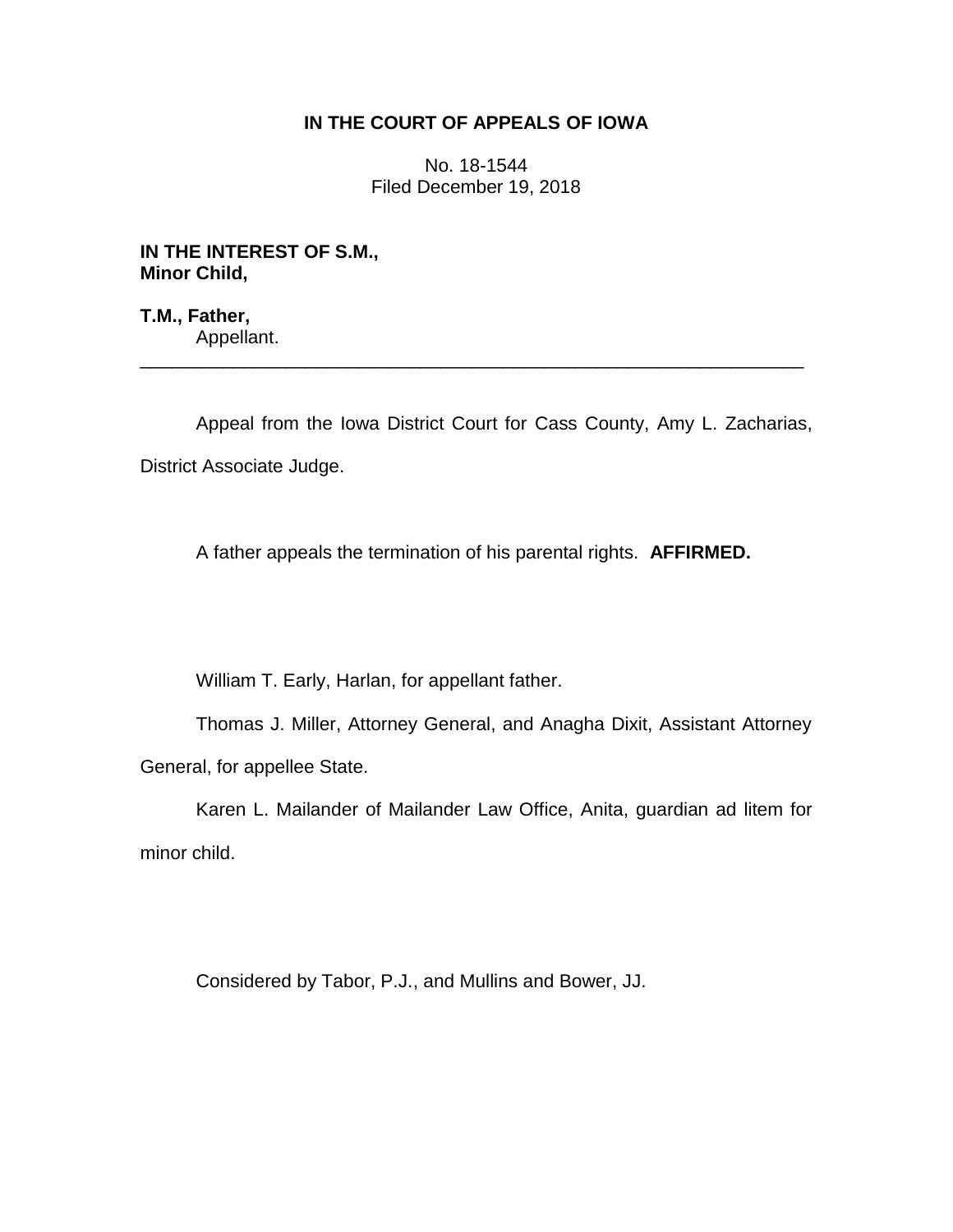## **MULLINS, Judge.**

A father appeals the termination of his parental rights to S.M., born in 2006. He contends the State failed to prove the statutory grounds for termination by clear and convincing evidence and termination is not in the child's best interests. We review termination-of-parental-rights proceedings de novo. *In re L.M.*, 904 N.W.2d

835, 839 (Iowa 2017).

As to the statutory grounds for termination, the juvenile court terminated the father's parental rights under Iowa Code section 232.116(1)(b) and (e) (2018). "[W]e may affirm the juvenile court's termination order on any ground that we find supported by clear and convincing evidence." *In re D.W.*, 791 N.W.2d 703, 707 (Iowa 2010). Termination under Iowa Code section 232.116(1)(e) may be ordered if:

(1) The child has been adjudicated a child in need of assistance pursuant to section 232.96.

(2) The child has been removed from the physical custody of the child's parents for a period of at least six consecutive months.

(3) There is clear and convincing evidence that the parents have not maintained significant and meaningful contact with the child during the previous six consecutive months and have made no reasonable efforts to resume care of the child despite being given the opportunity to do so. For the purposes of this subparagraph, "significant and meaningful contact" includes but is not limited to the affirmative assumption by the parents of the duties encompassed by the role of being a parent. This affirmative duty, in addition to financial obligations, requires continued interest in the child, a genuine effort to complete the responsibilities prescribed in the case permanency plan, a genuine effort to maintain communication with the child, and requires that the parents establish and maintain a place of importance in the child's life.

The father does not challenge the establishment of the first two elements. Instead,

he challenges the third element, contending that he has had some contact with the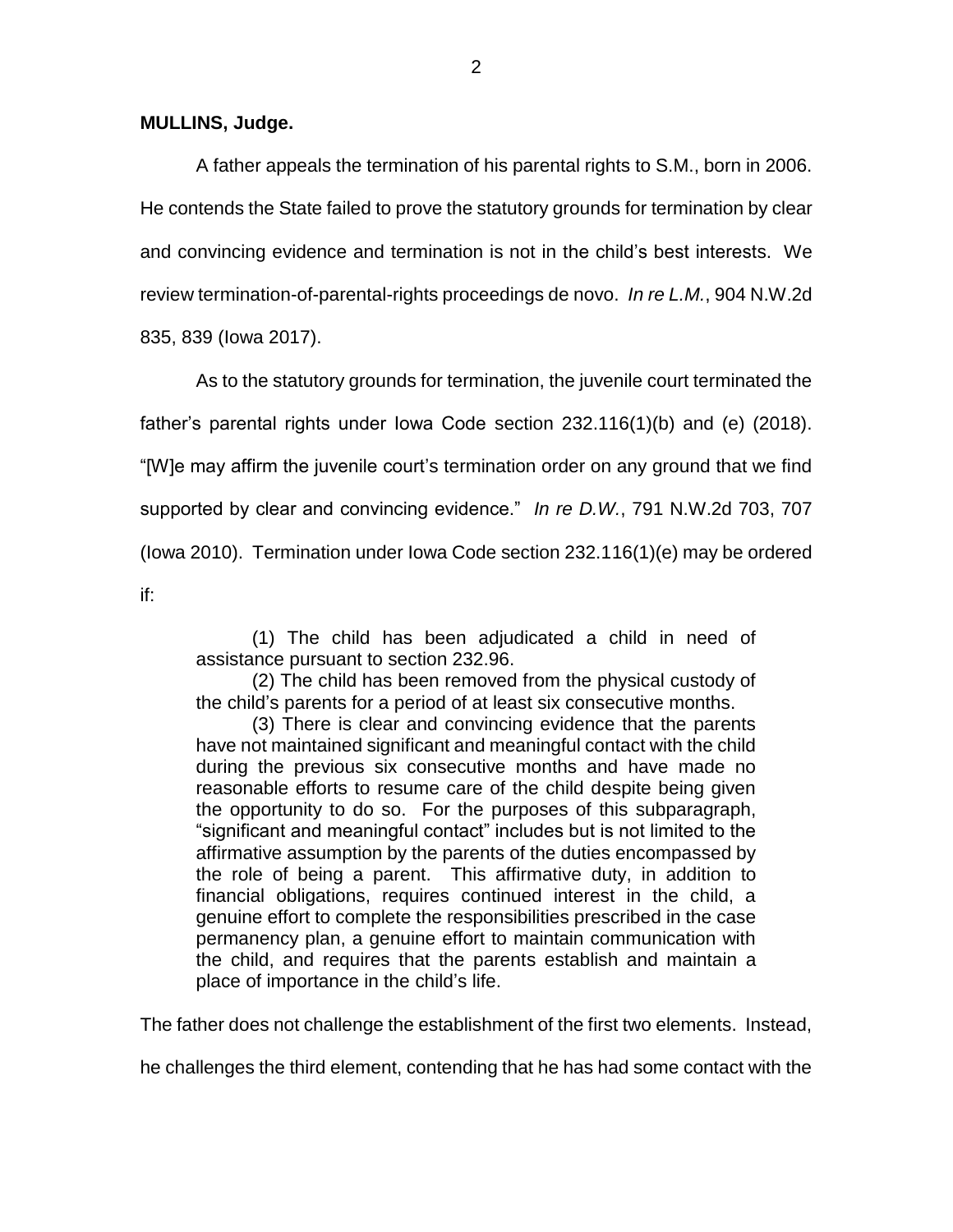child during the previous six consecutive months. He also argues that he continued to pay child support until he was no longer able to work.

The child's case with the Iowa Department of Human Services (DHS) has been open for four years, during which the child has largely resided with his mother. The mother relapsed in July 2017 and S.M. began living with the father and his wife. The child was subsequently removed from the father's care in February 2018 due to a domestic altercation, during which the father was arrested for assaulting his wife. After the child's removal, the record provides that what the father identifies as contact with the child were really incidental occurrences in which they happened to run into each other, not scheduled visitation. Further, the father failed to contact DHS to attempt to schedule visitation. There is clear and convincing evidence that during the previous six months, the father failed to take any affirmative steps to resume care of the child or maintain any significant or meaningful contact with the child. We conclude the State met its burden for termination under section 232.116(1)(e).

The father also claims termination is not in the best interests of the child, contending there is a clear bond between himself and the child. He argues that due to the mother's status as sole legal and physical custodian of the child, she can control his access and protect the child from any adverse influence. Further, this would allow the father the opportunity to positively influence the child in the future. When determining whether termination is in the best interests of a child, we "give primary consideration to the child's safety, to the best placement for furthering the long-term nurturing and growth of the child, and to the physical, mental, and emotional condition and needs of the child." Iowa Code § 232.116(2).